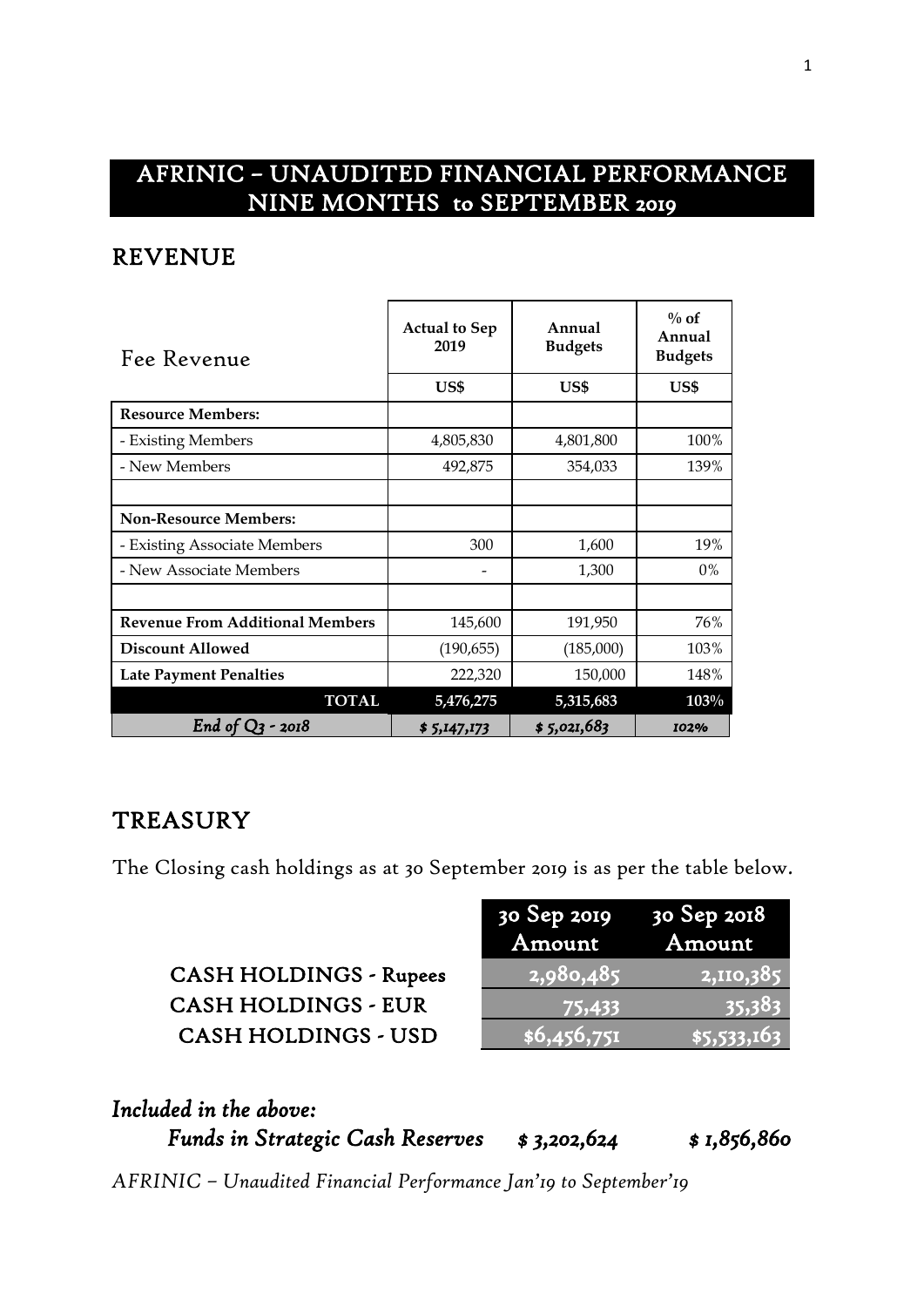| Administrative expenses            | <b>Actual</b> to<br>Sep'19 | <b>Balance</b><br>Remaining<br>in Budget | Annual<br>budget | <b>Actual vs</b><br>budget % |
|------------------------------------|----------------------------|------------------------------------------|------------------|------------------------------|
| HR.                                | 1,618,776                  | 1,363,224                                | 2,982,000        | 54%                          |
| Telephone & Comm.                  | 35,747                     | 33,053                                   | 68,800           | 52%                          |
| Computer expenses                  | 78,045                     | 82,955                                   | 161,000          | 48%                          |
| Office expenses                    | 185,149                    | 84,351                                   | 269,500          | 69%                          |
| Motor vehicle expenses             | 11                         | 4,989                                    | 5,000            | $0\%$                        |
| Insurance                          | 42,216                     | (5,716)                                  | 36,500           | 116%                         |
| Printing, postage & stat           | 15,587                     | 23,203                                   | 38,800           | 40%                          |
| <b>Bank</b> charges                | 61,370                     | 3,630                                    | 65,000           | 94%                          |
| Professional fees                  | 564                        | 13,136                                   | 13,700           | $4\%$                        |
| Depreciation                       | 96,291                     | 33,709                                   | 130,000          | 74%                          |
| Legal & Consulting fees            | 38,314                     | 77,186                                   | 115,500          | 33%                          |
| <b>Total Admin. Expenses</b>       | 2,172,080                  | 1,713,720                                | 3,885,800        | 56%                          |
|                                    | Actual to                  | <b>Balance</b><br>Remaining              | Annual           | <b>Actual vs</b>             |
| <b>Distribution expenses</b>       | Sep'19                     | in Budget                                | budget           | budget %                     |
| Marketing & Comms. Exps            | 12,605                     | 45,595                                   | 58,200           | $22\%$                       |
| <b>Bad</b> debts                   | 73,660                     | (23,660)                                 | 50,000           | 147%                         |
| Meeting Expenses                   | 161,576                    | 128,424                                  | 290,000          | 56%                          |
| Members Training                   | 40,983                     | 72,117                                   | 113,100          | 36%                          |
| <b>Travel Expenses</b>             | 325,796                    | 164,204                                  | 490,000          | 66%                          |
| Research & Development             | 2,355                      | 32,645                                   | 35,000           | $7\%$                        |
| Outreach activities                | 15,119                     | 79,881                                   | 95,000           | 16%                          |
| Community support                  | 99,932                     | 94,068                                   | 194,000          | 51%                          |
| NRO Shared Costs                   |                            | 45,000                                   | 45,000           | $0\%$                        |
| Contributions to ICANN             | 62,331                     | (1, 331)                                 | 61,000           | 102%                         |
| Remote Sites Ops Expenses          | 12,636                     | 17,864                                   | 30,500           | 41%                          |
| <b>Total Distribution expenses</b> | 806,993                    | 655,807                                  | 1,461,800        | 55%                          |
| Contingency (note 1 below)         | 14,217                     | 155,783                                  | 170,000          | $8\%$                        |

#### Operating Costs – Performance against Annual Budgets

- *1. Bank Charges are mainly from members fees received.*
- *2. 37 members were closed and total amount reflected under bad debts.*
- *3. Community support includes AFRINIC Fellowship program (\$ 18K)*

*AFRINIC – Unaudited Financial Performance Jan'19 to September'19*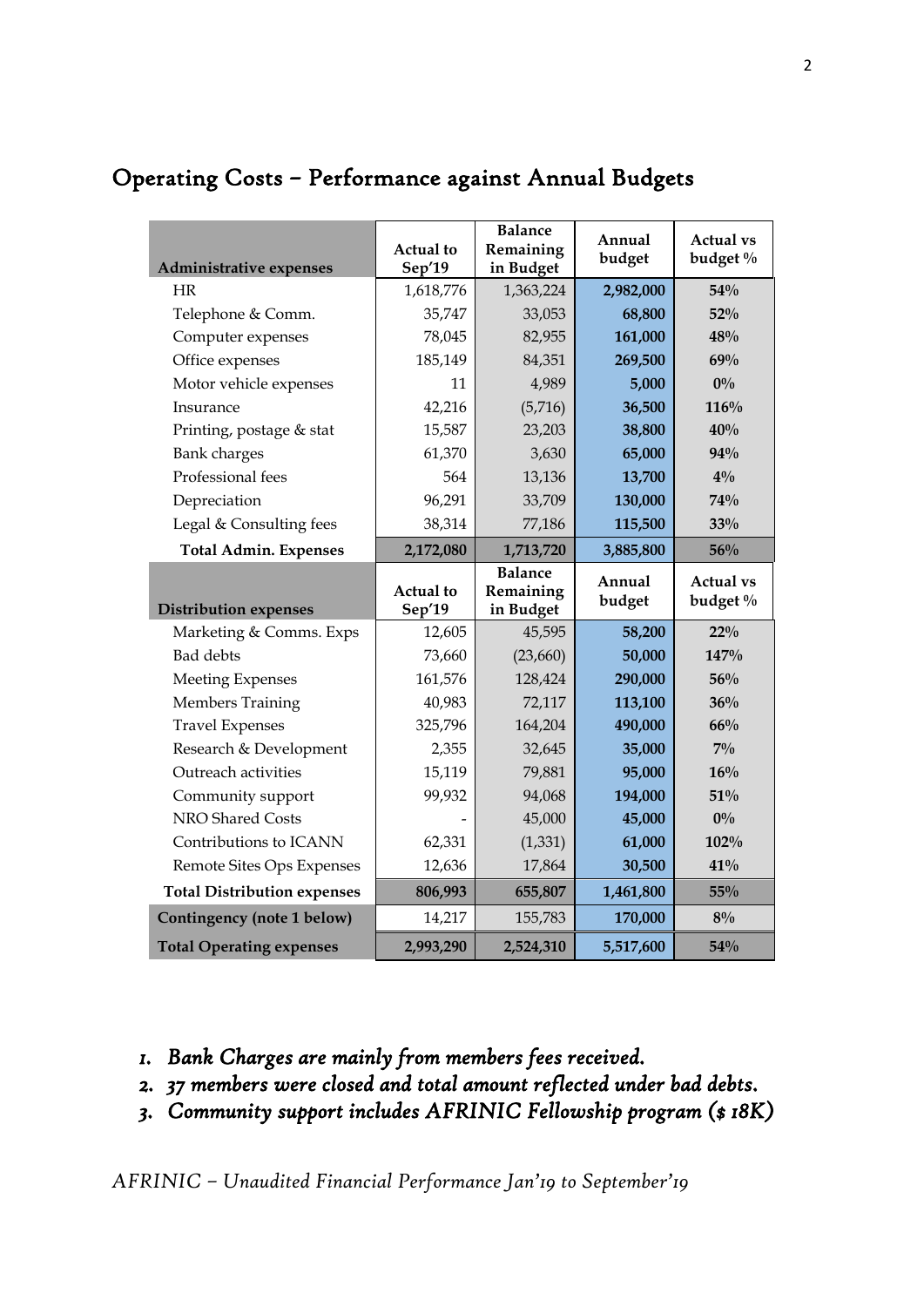### TRAVELS :

### SUMMARY

| <b>Actual to</b><br>September<br>2019 | Annual<br><b>Budget</b> | $\%$ of annual<br>budget |
|---------------------------------------|-------------------------|--------------------------|
| US\$                                  | US\$                    |                          |
| \$325,796                             | \$490,000               | $66\%$                   |

AIS'19 travel costs (\$ 118K) is included in the above

# AIS' 19 Travel Costs:

|        | No of | attendees Accomodation | <b>Airfares</b> | Per diem/taxi etc | <b>Total</b> |
|--------|-------|------------------------|-----------------|-------------------|--------------|
| Staff  | 26    | 31,920                 | 26,463          | 11,980            | 70,363       |
| Board  |       | 8.280                  | 7,744           | 11,125            | 27,149       |
| Others |       | 8.640                  | 7.983           | 4,505             | 21,128       |
|        | 43    | 48,840                 | 42,190          | 27,610            | 118,640      |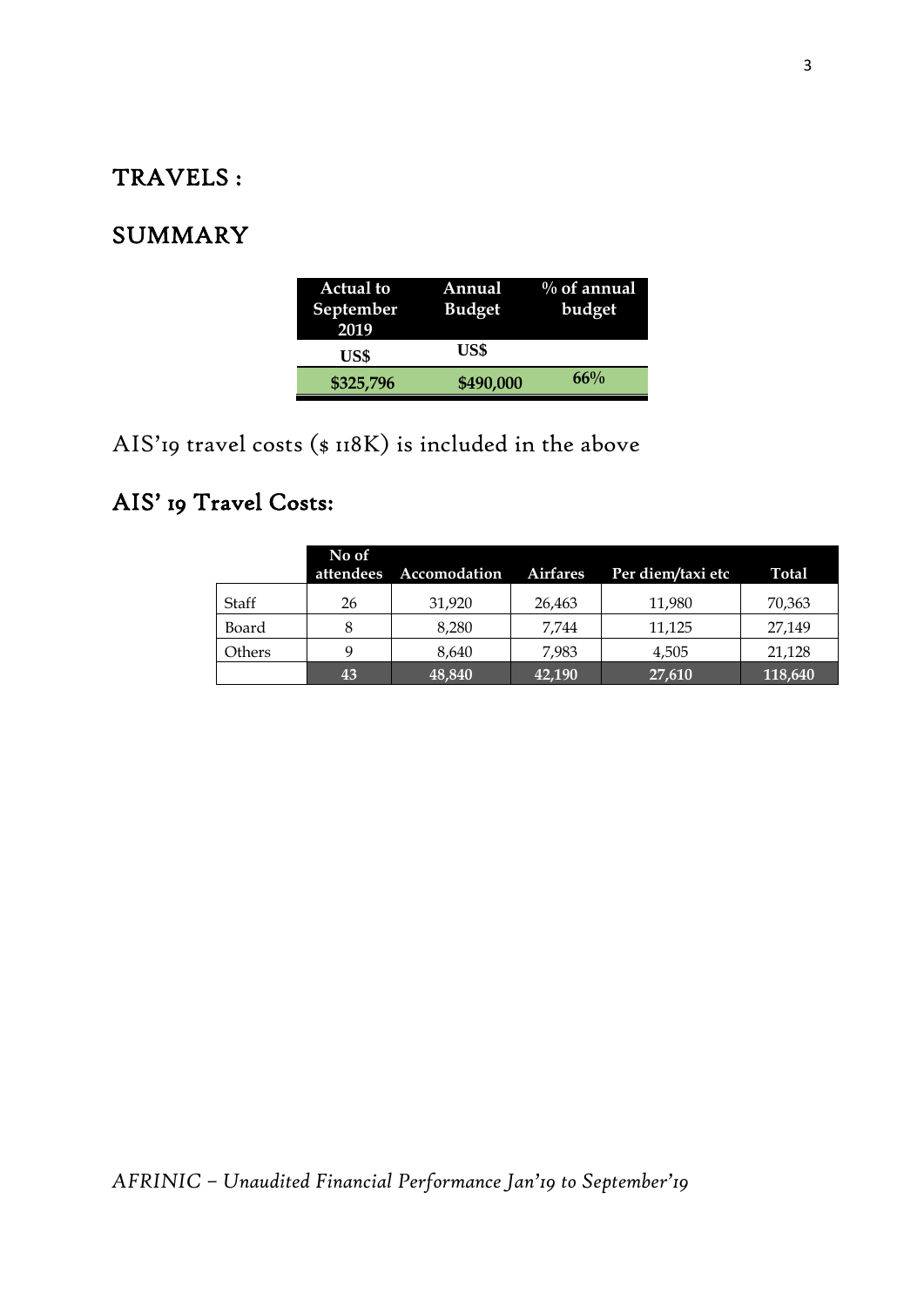# Afrinic was represented at the following Events :

|                                                  |                   |                             |               |                        | <b>Non-executive</b> |                |                 |
|--------------------------------------------------|-------------------|-----------------------------|---------------|------------------------|----------------------|----------------|-----------------|
| Location                                         | <b>Date</b>       | <b>Meeting/Events</b>       | <b>Others</b> | <b>Executive staff</b> | staff                | <b>Board</b>   | <b>Total</b>    |
| <b>APNIC</b>                                     | 23 - 28 Feb       | <b>DAEJEON, SOUTH KOREA</b> |               |                        |                      |                |                 |
| <b>RSCG Meeting</b>                              | 23 - 28 Feb       | SEOUL, SOUTH KOREA          |               |                        |                      |                |                 |
| <b>DATA CENTRE</b>                               | 25 - 28 Mar       | <b>JOHANNESBURG</b>         |               |                        |                      |                |                 |
| ICANN <sub>64</sub>                              | 9 - 15 March      | <b>KOBE</b>                 |               |                        |                      | $\overline{2}$ |                 |
| <b>IETF104</b>                                   | 23 - 29 Mar       | <b>PRAGUE</b>               |               |                        | 3                    |                |                 |
| <b>OUTREACH in BURKINA FASO</b>                  | 18 - 22 Feb       | <b>OUAGADOUGOU</b>          |               |                        |                      |                |                 |
| <b>WACREN</b>                                    | 11 - 15 March     | <b>ACCRA</b>                |               |                        |                      |                |                 |
| <b>KZNNOG</b>                                    | 4 - 5 April       | Durban, SA                  |               |                        |                      |                |                 |
| Conference IoT & Big Data                        | 6 - 15 April      | Douala, Cameroon            |               |                        |                      |                |                 |
| OSIANE 2019                                      | 15 - 18 April     | Brazzaville, Rep. of Congo  |               |                        |                      |                |                 |
| <b>Board Meeting</b>                             | 10 - 12 May       | Kigali, Rwanda              |               |                        |                      | 8              | 10              |
| <b>Transform Africa</b>                          | 14 - 17 May       | Kigali, Rwanda              |               |                        |                      | $\mathcal{P}$  |                 |
| <b>RIPE 78</b>                                   | 20 - 24 May       | Iceland                     |               |                        |                      |                |                 |
| RIPE 78 / NRO Face-to-Face                       | 22 - 26 May       | Iceland                     |               |                        |                      |                |                 |
| ARIN <sub>43</sub>                               | 7 - 10 June       | <b>Barbados</b>             |               |                        |                      |                |                 |
| AIS <sub>19</sub>                                | 09 - 21 June      | Kampala, Uganda             | 9             |                        | 24                   | 8              | 43              |
| ICANN65                                          | 24 - 27 June      | Marrakech, Morocco          |               |                        |                      |                |                 |
| <b>Subregional Workshop</b>                      | 03 - 05 July      | Yaounde, Cameroon           |               |                        |                      |                |                 |
| <b>ACM Compass</b>                               | 03 - 05 July      | Accra                       |               |                        |                      |                |                 |
| <b>IETF105</b>                                   | 20 - 26 July      | <b>Montreal, Canada</b>     |               |                        |                      |                |                 |
| Africa DNS Forum                                 | 22 - 24 July      | Gaborone, Bostwana          |               |                        |                      |                |                 |
| <b>WAIGF 2019</b>                                | 22 - 26 July      | Gambia                      |               |                        |                      |                |                 |
| <b>SAFNOG/IWEEK</b>                              | 26 - 28 August    | Johannesburg, SA            |               |                        |                      | 2              |                 |
| <b>Board Retreat / AFPIF</b>                     | 20 - 26 August    | Mauritius                   |               |                        |                      | 7              | 10 <sup>1</sup> |
| <b>FFGI 2019</b>                                 | 26 - 30 August    | Ouagadougou, Burkina Faso   |               |                        |                      |                |                 |
| Atelier de Validation du Plan Na 2 - 6 September |                   | Kinshasa, DRC               |               |                        |                      |                |                 |
| <b>AFRICA IGF</b>                                | 09 - 13 September | Ndjamena, Chad              |               |                        |                      |                |                 |
|                                                  |                   |                             | 11            | 8                      | 50                   | 33             | 102             |

## **Payroll Costs Per Department:**

| <b>Departments</b>               | $\frac{0}{0}$ |
|----------------------------------|---------------|
| <b>Capacity Building</b>         | $15.5\%$      |
| <b>Executives</b>                | $14.6\%$      |
| <b>Member Services:</b>          | 12.8%         |
| <b>Application Unit</b>          | $12.0\%$      |
| <b>Communications &amp; PR</b>   | $10.0\%$      |
| Infrastructure                   | $8.6\%$       |
| <b>CEO</b> Office                | $7.0\%$       |
| Finance                          | 5.8%          |
| HR & Administration              | $4.9\%$       |
| <b>External Relations:</b>       | $4.4\%$       |
| <b>Research &amp; Innovation</b> | $4.3\%$       |

*AFRINIC – Unaudited Financial Performance Jan'19 to September'19*